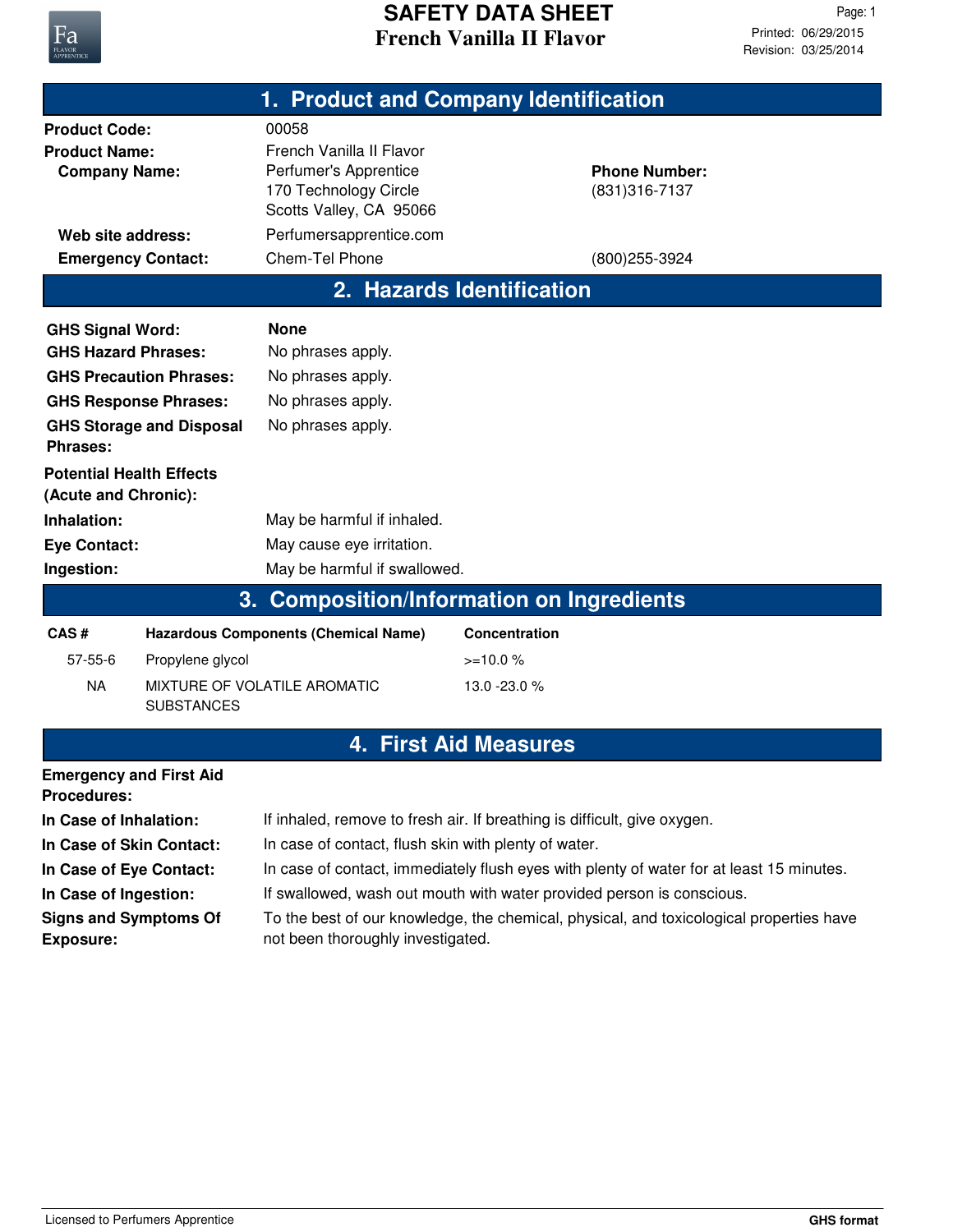

| <b>5. Fire Fighting Measures</b>                               |                                    |                                                                                                                                                                                                                                                                                                                                  |                 |                                                                                                                                                 |                     |  |
|----------------------------------------------------------------|------------------------------------|----------------------------------------------------------------------------------------------------------------------------------------------------------------------------------------------------------------------------------------------------------------------------------------------------------------------------------|-----------------|-------------------------------------------------------------------------------------------------------------------------------------------------|---------------------|--|
| <b>Flash Pt:</b>                                               |                                    | > 200.00 F                                                                                                                                                                                                                                                                                                                       |                 |                                                                                                                                                 |                     |  |
| <b>Explosive Limits:</b>                                       |                                    | LEL: No data.                                                                                                                                                                                                                                                                                                                    |                 | UEL: No data.                                                                                                                                   |                     |  |
| <b>Autoignition Pt:</b>                                        |                                    | No data.                                                                                                                                                                                                                                                                                                                         |                 |                                                                                                                                                 |                     |  |
|                                                                |                                    |                                                                                                                                                                                                                                                                                                                                  |                 | Suitable Extinguishing Media: Use water spray, dry chemical, carbon dioxide, or alcohol-resistant foam.                                         |                     |  |
|                                                                | <b>Fire Fighting Instructions:</b> |                                                                                                                                                                                                                                                                                                                                  |                 | As in any fire, wear a self-contained breathing apparatus in pressure-demand,<br>MSHA/NIOSH (approved or equivalent), and full protective gear. |                     |  |
| Hazards:                                                       | <b>Flammable Properties and</b>    | No data available.                                                                                                                                                                                                                                                                                                               |                 |                                                                                                                                                 |                     |  |
| <b>6. Accidental Release Measures</b>                          |                                    |                                                                                                                                                                                                                                                                                                                                  |                 |                                                                                                                                                 |                     |  |
| <b>Protective Precautions,</b><br><b>Emergency Procedures:</b> | <b>Protective Equipment and</b>    | Ensure adequate ventilation.                                                                                                                                                                                                                                                                                                     |                 |                                                                                                                                                 |                     |  |
| <b>Material Is Released Or</b><br>Spilled:                     | <b>Steps To Be Taken In Case</b>   | Dike to collect large liquid spills.                                                                                                                                                                                                                                                                                             |                 |                                                                                                                                                 |                     |  |
| 7. Handling and Storage                                        |                                    |                                                                                                                                                                                                                                                                                                                                  |                 |                                                                                                                                                 |                     |  |
| Handling:                                                      | <b>Precautions To Be Taken in</b>  | Use with adequate ventilation.                                                                                                                                                                                                                                                                                                   |                 | Wash thoroughly after handling. Remove contaminated clothing and wash before reuse.                                                             |                     |  |
| Storing:                                                       | <b>Precautions To Be Taken in</b>  | incompatible substances.                                                                                                                                                                                                                                                                                                         |                 | Store in a tightly closed container. Store in a cool, dry, well-ventilated area away from                                                       |                     |  |
|                                                                | 8.                                 |                                                                                                                                                                                                                                                                                                                                  |                 | <b>Exposure Controls/Personal Protection</b>                                                                                                    |                     |  |
| CAS#                                                           | <b>Partial Chemical Name</b>       |                                                                                                                                                                                                                                                                                                                                  | <b>OSHA TWA</b> | <b>ACGIH TWA</b>                                                                                                                                | <b>Other Limits</b> |  |
| $57 - 55 - 6$                                                  | Propylene glycol                   |                                                                                                                                                                                                                                                                                                                                  | No data.        | No data.                                                                                                                                        | No data.            |  |
| <b>NA</b>                                                      | <b>SUBSTANCES</b>                  | MIXTURE OF VOLATILE AROMATIC                                                                                                                                                                                                                                                                                                     | No data.        | No data.                                                                                                                                        | No data.            |  |
| <b>Respiratory Equipment</b><br>(Specify Type):                |                                    | If exposure limits are exceeded or irritation is experienced, NIOSH/MSHA approved<br>respiratory protection should be worn. Positive-pressure supplied air respirators may be<br>required for high airborne contaminant concentrations. Respiratory protection must be<br>provided in accordance with current local regulations. |                 |                                                                                                                                                 |                     |  |
| <b>Eye Protection:</b>                                         |                                    | Wear appropriate protective eyeglasses or chemical safety goggles as described by<br>OSHA's eye and face protection regulations in 29 CFR 1910.133 or European Standard<br>EN166.                                                                                                                                                |                 |                                                                                                                                                 |                     |  |
| <b>Protective Gloves:</b>                                      |                                    | Wear appropriate protective gloves to prevent skin exposure.                                                                                                                                                                                                                                                                     |                 |                                                                                                                                                 |                     |  |
| <b>Other Protective Clothing:</b>                              |                                    | Wear appropriate protective clothing to prevent skin exposure.                                                                                                                                                                                                                                                                   |                 |                                                                                                                                                 |                     |  |
| <b>Engineering Controls</b>                                    |                                    | Facilities storing or utilizing this material should be equipped with an eyewash facility and                                                                                                                                                                                                                                    |                 |                                                                                                                                                 |                     |  |

a safety shower. Use adequate ventilation to keep airborne concentrations low. **(Ventilation etc.): Work/Hygienic/Maintenance** Wash thoroughly after handling.

**Practices:**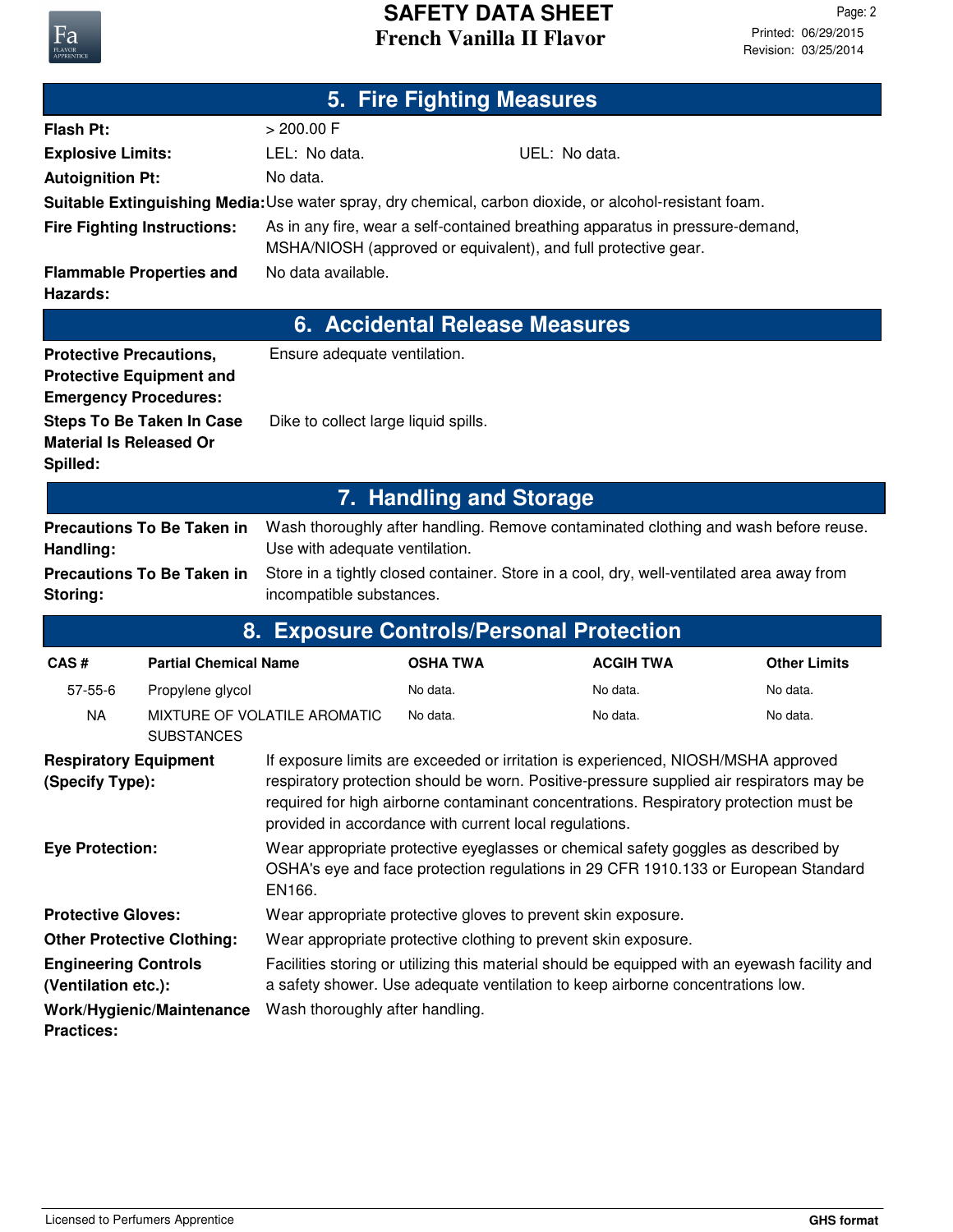

|                                                                     | 9. Physical and Chemical Properties                                                                                                                                                                                                                                                                                                                                                                                                                                                                                                      |  |
|---------------------------------------------------------------------|------------------------------------------------------------------------------------------------------------------------------------------------------------------------------------------------------------------------------------------------------------------------------------------------------------------------------------------------------------------------------------------------------------------------------------------------------------------------------------------------------------------------------------------|--|
| <b>Physical States:</b>                                             | [X] Liquid<br>[ ] Solid<br>$[$ ] Gas                                                                                                                                                                                                                                                                                                                                                                                                                                                                                                     |  |
| <b>Appearance and Odor:</b>                                         | Transparent yellow liquid.                                                                                                                                                                                                                                                                                                                                                                                                                                                                                                               |  |
|                                                                     | vanilla-like.                                                                                                                                                                                                                                                                                                                                                                                                                                                                                                                            |  |
| <b>Melting Point:</b>                                               | No data.                                                                                                                                                                                                                                                                                                                                                                                                                                                                                                                                 |  |
| <b>Boiling Point:</b>                                               | No data.                                                                                                                                                                                                                                                                                                                                                                                                                                                                                                                                 |  |
| <b>Autoignition Pt:</b>                                             | No data.                                                                                                                                                                                                                                                                                                                                                                                                                                                                                                                                 |  |
| <b>Flash Pt:</b>                                                    | > 200.00 F                                                                                                                                                                                                                                                                                                                                                                                                                                                                                                                               |  |
| <b>Explosive Limits:</b>                                            | LEL: No data.<br>UEL: No data.                                                                                                                                                                                                                                                                                                                                                                                                                                                                                                           |  |
| Specific Gravity (Water $= 1$ ):                                    | 1.0623<br>at 22.0 C                                                                                                                                                                                                                                                                                                                                                                                                                                                                                                                      |  |
| Vapor Pressure (vs. Air or<br>$mm Hg$ :                             | No data.                                                                                                                                                                                                                                                                                                                                                                                                                                                                                                                                 |  |
| Vapor Density (vs. $Air = 1$ ):                                     | No data.                                                                                                                                                                                                                                                                                                                                                                                                                                                                                                                                 |  |
| <b>Evaporation Rate:</b>                                            | No data.                                                                                                                                                                                                                                                                                                                                                                                                                                                                                                                                 |  |
| <b>Solubility in Water:</b>                                         | No data.                                                                                                                                                                                                                                                                                                                                                                                                                                                                                                                                 |  |
| <b>Percent Volatile:</b>                                            | No data.                                                                                                                                                                                                                                                                                                                                                                                                                                                                                                                                 |  |
|                                                                     | <b>10. Stability and Reactivity</b>                                                                                                                                                                                                                                                                                                                                                                                                                                                                                                      |  |
| Stability:                                                          | Unstable [ ]<br>Stable [X]                                                                                                                                                                                                                                                                                                                                                                                                                                                                                                               |  |
| <b>Conditions To Avoid -</b><br>Instability:                        | No data available.                                                                                                                                                                                                                                                                                                                                                                                                                                                                                                                       |  |
| Incompatibility - Materials To No data available.<br>Avoid:         |                                                                                                                                                                                                                                                                                                                                                                                                                                                                                                                                          |  |
| Hazardous Decomposition Or No data available.<br><b>Byproducts:</b> |                                                                                                                                                                                                                                                                                                                                                                                                                                                                                                                                          |  |
| <b>Possibility of Hazardous</b><br><b>Reactions:</b>                | Will not occur [X]<br>Will occur [ ]                                                                                                                                                                                                                                                                                                                                                                                                                                                                                                     |  |
| <b>Conditions To Avoid -</b><br><b>Hazardous Reactions:</b>         | No data available.                                                                                                                                                                                                                                                                                                                                                                                                                                                                                                                       |  |
| <b>11. Toxicological Information</b>                                |                                                                                                                                                                                                                                                                                                                                                                                                                                                                                                                                          |  |
| <b>Toxicological Information:</b>                                   | This mixture has not been subjected to toxicological testing but has been blended from<br>materials with established toxicological bibliographies. In view of the difficulty of using<br>current standard toxicological evaluation techniques to predict potential hazards to<br>susceptible individuals or arising from unforeseeable potentiation, this preparation should<br>be considererd and handled as if it displayed health hazards and consequently treated<br>with all possible precaution.<br>NTP? No<br>IARC Monographs? No |  |
| Carcinogenicity:                                                    | <b>OSHA Regulated? No</b>                                                                                                                                                                                                                                                                                                                                                                                                                                                                                                                |  |
|                                                                     | <b>12. Ecological Information</b>                                                                                                                                                                                                                                                                                                                                                                                                                                                                                                        |  |
| <b>General Ecological</b><br>Information:                           | This mixture as a whole has not been subjected to ecotoxicological testing. In view of the<br>difficulty of using current standard ecotoxicological evaluation techniques to predict the<br>impact of particular modes of release on vulnerable or localized parts of the ecosystem,<br>this preparation should be considered and handled as if it displayed potential<br>environmental hazards, and treated in consequence with all possible precaution.                                                                                |  |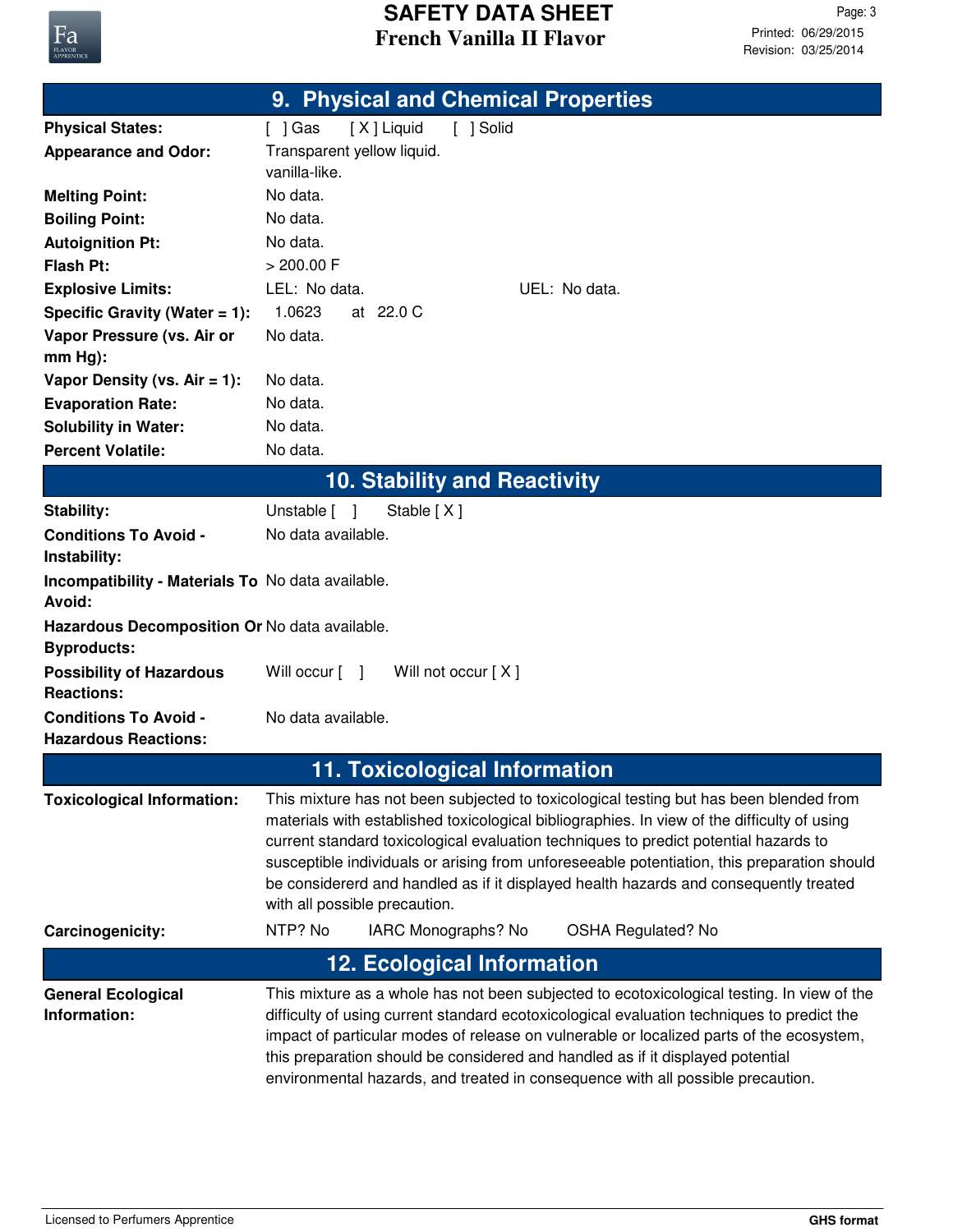

| <b>13. Disposal Considerations</b>                                                                                                                                                                                                                                                                                                          |                                                                                                                                                                                         |                                                                                                                                                  |                                       |           |                                                                                                                                                                                                                                                                                                                                                                            |
|---------------------------------------------------------------------------------------------------------------------------------------------------------------------------------------------------------------------------------------------------------------------------------------------------------------------------------------------|-----------------------------------------------------------------------------------------------------------------------------------------------------------------------------------------|--------------------------------------------------------------------------------------------------------------------------------------------------|---------------------------------------|-----------|----------------------------------------------------------------------------------------------------------------------------------------------------------------------------------------------------------------------------------------------------------------------------------------------------------------------------------------------------------------------------|
| <b>Waste Disposal Method:</b>                                                                                                                                                                                                                                                                                                               |                                                                                                                                                                                         | whether the altered material is a hazardous waste. Consult the appropriate state,<br>regional, or local regulations for additional requirements. |                                       |           | This material, as supplied, is not a hazardous waste according to Federal regulations (40<br>CFR 261). This material could become a hazardous waste if it is mixed with or otherwise<br>comes in contact with a hazardous waste, if chemical additions are made to this material,<br>or if the material is processed or otherwise altered. Consult 40 CFR 261 to determine |
|                                                                                                                                                                                                                                                                                                                                             |                                                                                                                                                                                         | <b>14. Transport Information</b>                                                                                                                 |                                       |           |                                                                                                                                                                                                                                                                                                                                                                            |
| <b>GHS Classification:</b>                                                                                                                                                                                                                                                                                                                  |                                                                                                                                                                                         | No GHS classifications apply.                                                                                                                    |                                       |           |                                                                                                                                                                                                                                                                                                                                                                            |
|                                                                                                                                                                                                                                                                                                                                             | <b>LAND TRANSPORT (US DOT):</b>                                                                                                                                                         |                                                                                                                                                  |                                       |           |                                                                                                                                                                                                                                                                                                                                                                            |
| <b>DOT Hazard Class:</b><br><b>UN/NA Number:</b><br><b>TDG Shipping Name:</b>                                                                                                                                                                                                                                                               | DOT Proper Shipping Name: Not Regulated.<br><b>LAND TRANSPORT (Canadian TDG):</b><br>Not Regulated.                                                                                     |                                                                                                                                                  |                                       |           |                                                                                                                                                                                                                                                                                                                                                                            |
|                                                                                                                                                                                                                                                                                                                                             |                                                                                                                                                                                         |                                                                                                                                                  |                                       |           |                                                                                                                                                                                                                                                                                                                                                                            |
|                                                                                                                                                                                                                                                                                                                                             | <b>LAND TRANSPORT (European ADR/RID):</b><br>Not Regulated.<br><b>ADR/RID Shipping Name:</b><br><b>MARINE TRANSPORT (IMDG/IMO):</b><br><b>IMDG/IMO Shipping Name:</b><br>Not Regulated. |                                                                                                                                                  |                                       |           |                                                                                                                                                                                                                                                                                                                                                                            |
|                                                                                                                                                                                                                                                                                                                                             | AIR TRANSPORT (ICAO/IATA):                                                                                                                                                              |                                                                                                                                                  |                                       |           |                                                                                                                                                                                                                                                                                                                                                                            |
|                                                                                                                                                                                                                                                                                                                                             | <b>ICAO/IATA Shipping Name:</b><br>Not Regulated.                                                                                                                                       | <b>15. Regulatory Information</b>                                                                                                                |                                       |           |                                                                                                                                                                                                                                                                                                                                                                            |
|                                                                                                                                                                                                                                                                                                                                             | EPA SARA (Superfund Amendments and Reauthorization Act of 1986) Lists                                                                                                                   |                                                                                                                                                  |                                       |           |                                                                                                                                                                                                                                                                                                                                                                            |
| CAS#                                                                                                                                                                                                                                                                                                                                        | <b>Hazardous Components (Chemical Name)</b>                                                                                                                                             |                                                                                                                                                  | S. 302 (EHS)                          | S. 304 RQ | S. 313 (TRI)                                                                                                                                                                                                                                                                                                                                                               |
| $57 - 55 - 6$                                                                                                                                                                                                                                                                                                                               | Propylene glycol                                                                                                                                                                        |                                                                                                                                                  | No                                    | No        | No                                                                                                                                                                                                                                                                                                                                                                         |
| <b>NA</b>                                                                                                                                                                                                                                                                                                                                   | MIXTURE OF VOLATILE AROMATIC<br><b>SUBSTANCES</b>                                                                                                                                       |                                                                                                                                                  | No                                    | No        | No                                                                                                                                                                                                                                                                                                                                                                         |
| <b>This material meets the EPA</b> [ ] Yes [X] No Acute (immediate) Health Hazard<br>"Hazard Categories' defined [ ] Yes [X] No Chronic (delayed) Health Hazard<br>[ ] Yes [X] No Fire Hazard<br>for SARA Title III Sections<br>[ ] Yes [X] No Sudden Release of Pressure Hazard<br>311/312 as indicated:<br>[ ] Yes [X] No Reactive Hazard |                                                                                                                                                                                         |                                                                                                                                                  |                                       |           |                                                                                                                                                                                                                                                                                                                                                                            |
| CAS#                                                                                                                                                                                                                                                                                                                                        | <b>Hazardous Components (Chemical Name)</b>                                                                                                                                             |                                                                                                                                                  | <b>Other US EPA or State Lists</b>    |           |                                                                                                                                                                                                                                                                                                                                                                            |
| $57 - 55 - 6$<br><b>NA</b>                                                                                                                                                                                                                                                                                                                  | Propylene glycol<br>MIXTURE OF VOLATILE AROMATIC<br><b>SUBSTANCES</b>                                                                                                                   |                                                                                                                                                  | CA PROP.65: No<br>CA PROP.65: No      |           |                                                                                                                                                                                                                                                                                                                                                                            |
| CAS#                                                                                                                                                                                                                                                                                                                                        | <b>Hazardous Components (Chemical Name)</b>                                                                                                                                             |                                                                                                                                                  | <b>International Regulatory Lists</b> |           |                                                                                                                                                                                                                                                                                                                                                                            |
| $57 - 55 - 6$                                                                                                                                                                                                                                                                                                                               | Propylene glycol                                                                                                                                                                        |                                                                                                                                                  | REACH: Yes - (R), (P)                 |           |                                                                                                                                                                                                                                                                                                                                                                            |
| <b>NA</b>                                                                                                                                                                                                                                                                                                                                   | MIXTURE OF VOLATILE AROMATIC<br><b>SUBSTANCES</b>                                                                                                                                       |                                                                                                                                                  | REACH: No                             |           |                                                                                                                                                                                                                                                                                                                                                                            |